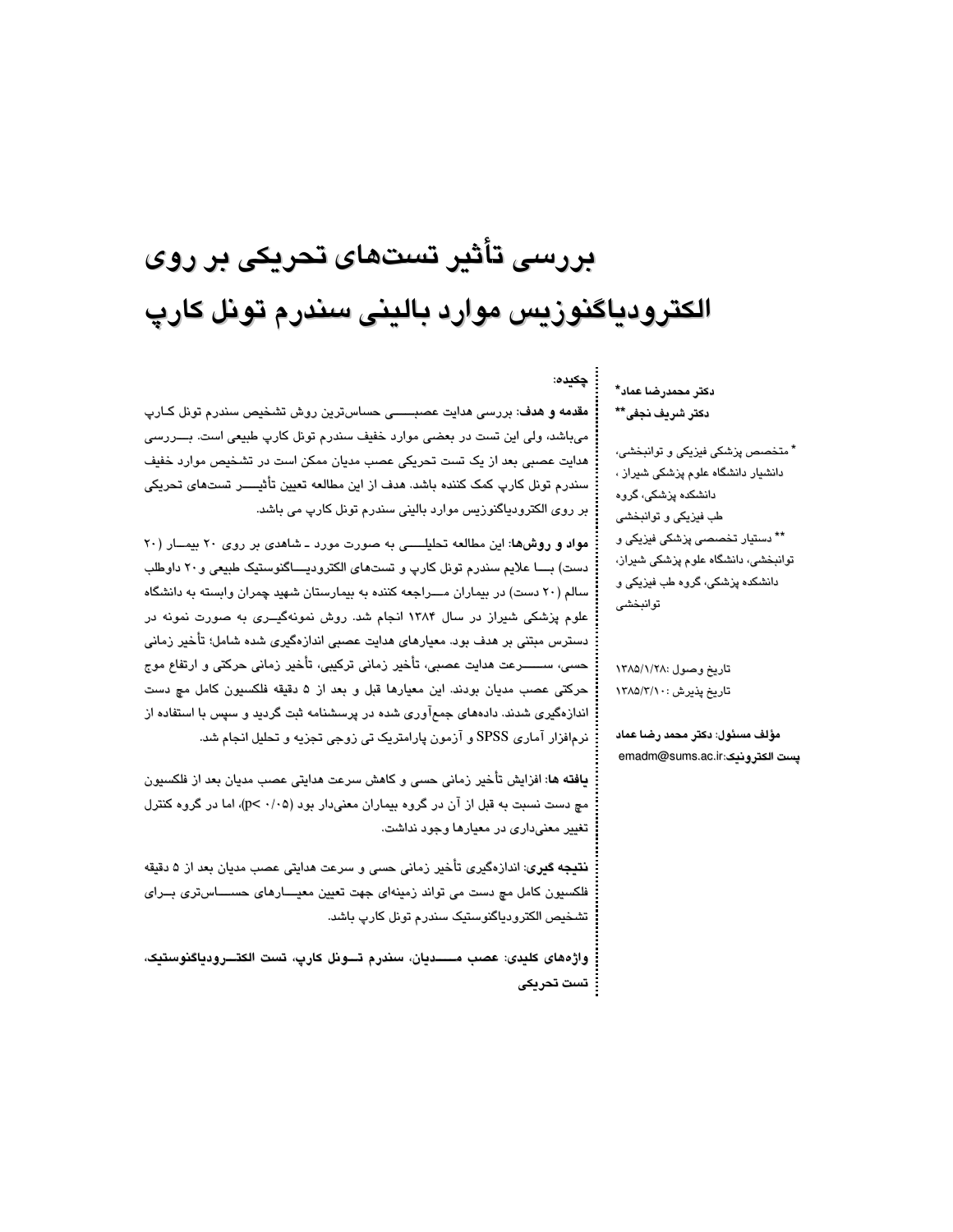مقدمه

سنــــــدرم تونل کارپ<sup>(۱)</sup> گیر افتادگی<sup>(۲)</sup> عصب مديان<sup>(۳)</sup> در تـــــونل کارپ در مچ دست مىبــــاشد و شایعترین گیرافتادگی عصب محیطی است (۱). سندرم تونل کارپ به صورت خوابرفتگـــــــي و مورمور در مسڀر عصب مديان در دست بروز مي کند. تستها*ئ* بالینی مختلفی از جمله تست تینل<sup>(۴)</sup> و فالن<sup>(۵)</sup> و تست  $^{(\prime)}$ فشار بر تونل کارپ که تحت عنوان تست تحــــریکی شناخته میشوند در تشخیص بیمـــــــاری کمک کننده است. برای تأیید تشخیص از بررسی هدایت عصبی<sup>(۷</sup> استفاده میشود که حساسترین روش برای تشخیص و درجهبن*دی* سنــــــدرم تونـــل کارپ و رد کردن تشخیصهای افتراقی این بیماری میباشد. در ۱۳ تا ۲۷ درصد از بیمــــــاران، هدایت عصبی طبیعی است که مشکلاتی را در تشخیص و پیگیـــــری این گروه از بیماران ایجاد می کند(۲).

یکی از زمینههــــایی کـــه اخیراً جهت تشخیص موارد خفیف سندرم تونل کارپ مورد مطالعه قرار گرفته است، بررسی هدایت عصبی بعد از انجام تست تحریکی است. در مطالعــــــه بـــرونسون و همکاران<sup>(۸)</sup> (۱۹۹۷) تست تحــــــریکی باعث افزایش معنیداری در تأخیر زمانی حرکتی<sup>(۹)</sup> عصب مدیان شد(۳)، در حالــ*ی* که وایدرین و همکاران<sup>(۱۰)</sup> (۲۰۰۲) تغییــر مشخصـی را در تآخیر زمانی حرکتی و حسی مشاهده نکردند(۴).

به طــــــــور كلي نتايج تحقيقات انجام شده تا حدودی ضد و نقیض می باشد. در بعضی از تحقیقات روش انجام بررسی هدایت عصبی به طول کــــــامل

گزارش نشده است. به عنوان مثال در تحقیق آنی و همکــــاران<sup>(۱۱)</sup> (۲۰۰۴) مشخص نکرده اند که دمـــــای دست در هنگام آزمایش چند درجه بوده است (۵) که این امر نتیجهگیری از یافتههای این تحقیقات را دچار اشكال مى كند.

هدف از این مطالعه تعیین تأثیـــــر تستهای تحریکی بر روی الکترودیاگنوزیس موارد بالینی سندرم تونل کارپ می باشد. <sup>.</sup>

مواد و روش ها

این مطالعه تحلیلی به صورت مورد ــ شاهدی بر روى ٢٠ بيمار (٢٠ دست) ارجـــاع شده به كلينيك الكتـــــــــروميوگرافي بيمارستان شهيد چمـــــران وابسته به دانشگاه علـــــوم پزشکی شیراز و ۲۰ فرد داوطلب سالم (۲۰ دست) در سال ۱۳۸۴ انجــــــام شد. روش نمونهگیری در گروه بیماران به صورت نمونه در دستـــرس مبتنی بر هدف بود. بیمارانی که بی حسی و احساس مورمور <sup>(۱۲)</sup> در مسیر عصب مدیان در دست را داشتند، ولـــی تستهای الکترودیاگنوستیک آنهـــــا طبیعی بود به عنوان نمونه انتخاب گــــــردیدند. حجم نمونه با توجه به نوع مطالعــــه، هدف پژوهش و نیز

5-Phalen

 $\overline{a}$ 

- 6-Provocative test
- 7-Nerve conduction study
- 8-Bronson et al
- 9-Motor latency
- 10-Wiederien et al
- 11-Anne et al
- 12-Paresthesia

<sup>1-</sup>Carpal Tunnel Syndrome

<sup>2-</sup>Entrapment

<sup>3-</sup>Median Nerve 4-Tinel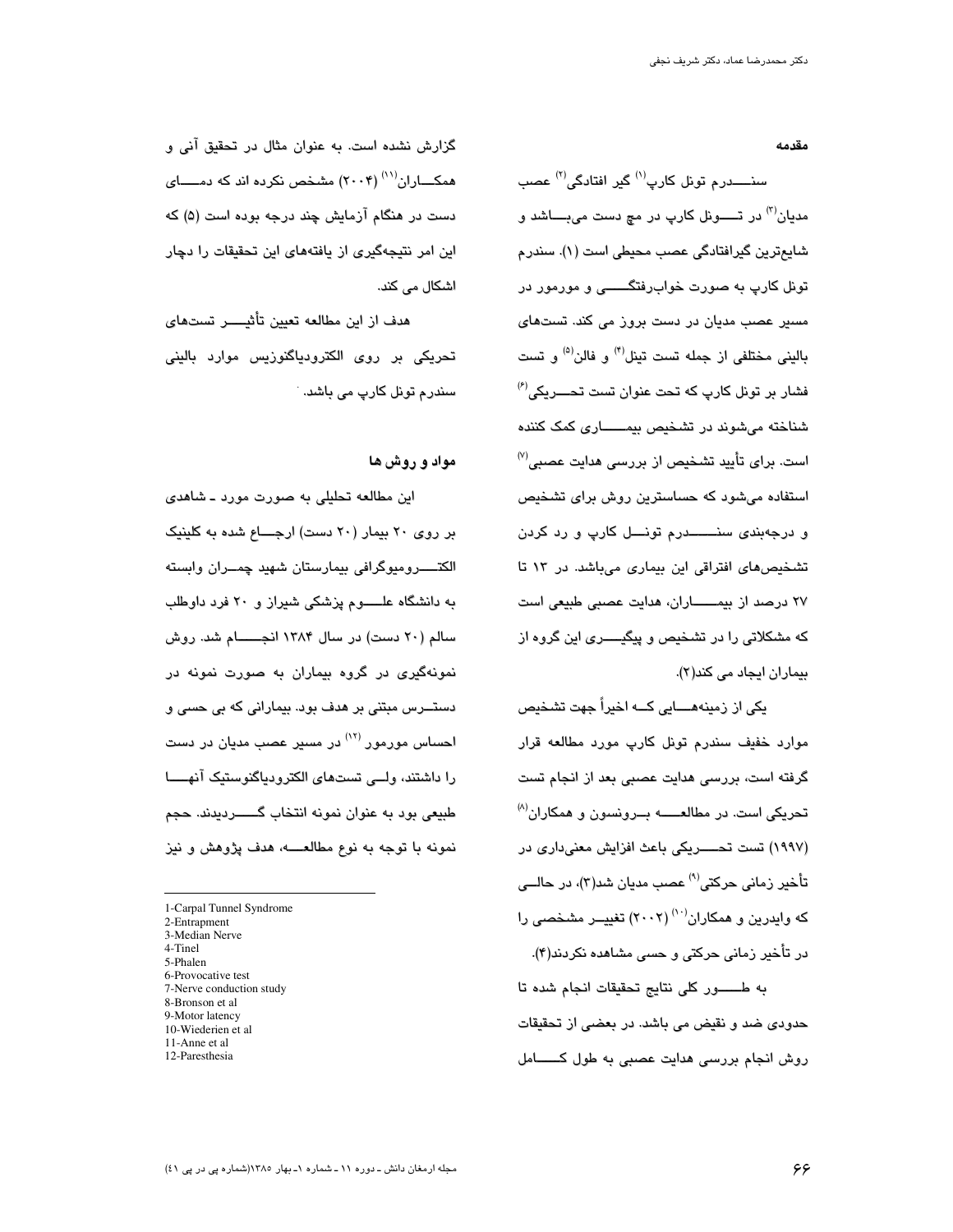مطالعات گذشته تعیین شد. گــــــــروه شــــــاهد از بین همراهان بیمار و با توجه به سن شیوع سندرم تونل كارب (۶) از طيف سنى ٢٢ تا ٤٠ سال انتخاب شدند.

شرایط خروج از مطالعه برای گروه بیماران و شاهد شامل؛ ســــــابقه ابتلا به بیماریهای زمینهای مثل دیابت، اختلالات تیروئیدی و روماتیسم مفصلی بر اساس شرح حال و معاينه فيزيكي، سابقه جراحي يا آسيب مچ دست و غيرطبيعـــــــي بودن هـــــر كدام از معیارهای بررسی هدایت عصبی بودند.

معیارهای بررسی هدایت عصبی مدیان برای سندرم تونل کارپ شامل؛ تأخیر زمانی حسی<sup>(۱)</sup> با ثبت از انگشت سوم و تحریک از مچ دست بـــه فـاصله ۱۴ سانتی متر از الکتـــــرود ثبت کننده بـــود. همچنین با تحریک از وسط کف دست به فاصله ۷ سانتی متر از الكترود ثبت كننده، سرعت هدايت عصبي محـــــاسبه شد. تأخیر زمانی حرکتی و ارتفاع موج حرکتی<sup>(۲)</sup> با ثبت از قسمت میان*ی* عضلــــه دور کننــــده شست<sup>(۳)</sup> و تحریک از مچ دست به فاصله ۸ سانتی،متر از الکترود ثبت کننده، تأخیر زمانی ترکیبی<sup>(۴)</sup> با تحریک از وسط کف دست و ثبت از مچ دست به فاصله ۸ سانتی، تر از الكترود تحريک کننده و اختلاف پاسخ حرکتــی عصب مدیان و اولنار با ثبت از دومین عضله لومبریکال بین استخوانی پشتی<sup>(۵</sup>) و تحریک به فاصله ۱۰ سانتی،متر از الکتـــــرود ثبت کننده بودند.

اين معيارها به عنوان سندرم تونل کــــارپ در نظر گرفته شد؛ تأخیر زمانی حسی بیشتــــــر از ۳/۶ میلی ثانیه، سرعت هدایت عصبی کمتر از ۴۸ متـــر بر

ثانیه، تأخیر زمانی حرکتی بیشتر از ۴/۲ میلیثانیه، ارتفاع موج حرکتـــــی کمتر از ۵ میلــیولت و اختلاف پاسخ حرکتی دومین عضله لومبریکال بین استخوانی پشتی بیشتر از ۰/۴ میلیثانیه (مدیان طولانسمیتر از اولنار) (۷) .

روش کار بدین صورت بود که بیمار به طور راحت بر روی تخت به پشت خوابیده و دستها در کنار بدن قرار میگرفت. دمای دست به وسیله دماسنج الکترونیک اندازهگیری گردید. اگر این دما کمتر از ۳۲ درجه سانتیگراد بود به وسیله یک لامپ گرمایی به دمای مورد نظـــر میرسید. معیارهای بررسی هدایت عصبي در حـــــالٽي که مڇ دست در وضعيت خنثے،<sup>(۶)</sup> قرار داشت، اندازهگیری شد. سپس از بیمار خواسته میشد که مچ دست را به مدت ۵ دقیقه در فلکسیون کامل قرار دهد. سپس مچ دست به وضعیت خنثــی برگشته، معیارهای فوق دوباره اندازه گیری می شد.

تمام بررسیها به وسیله یک نفـــــــــــر و بــــا دستگاه دانتک نوروماتیک ۲۰۰۰ <sup>(۷)</sup> انجام شد. برای تحريک از امواج قــــائم الـــــزاويه و بــــا شدت سوپراماگزیمال و طول مدت ۰/۰۵ تا ۰/۵ میلیثانیـــــه استفاده شد. حساسیت دستگاه برای پاسخ حسی ۵۰ میکروولت بر واحد<sup>(۸)</sup> و برای پاسخ حرکتی از ۱ تا ۵ ميلي,ولت بـــــر. واحد تنظيم شد. فاصله الكترود فعال و

7- Dantec neuromatic 2000 8- Microvolt/division

<sup>1-</sup>Sensory latency

<sup>2-</sup> Compound muscle action potentional amplitude

<sup>3-</sup>Abductor pollicis brevis

<sup>4-</sup>Compound nerve action potentional

<sup>5-2&</sup>lt;sup>nd</sup> lumbrical/interossie

<sup>6-</sup> Neutral poisition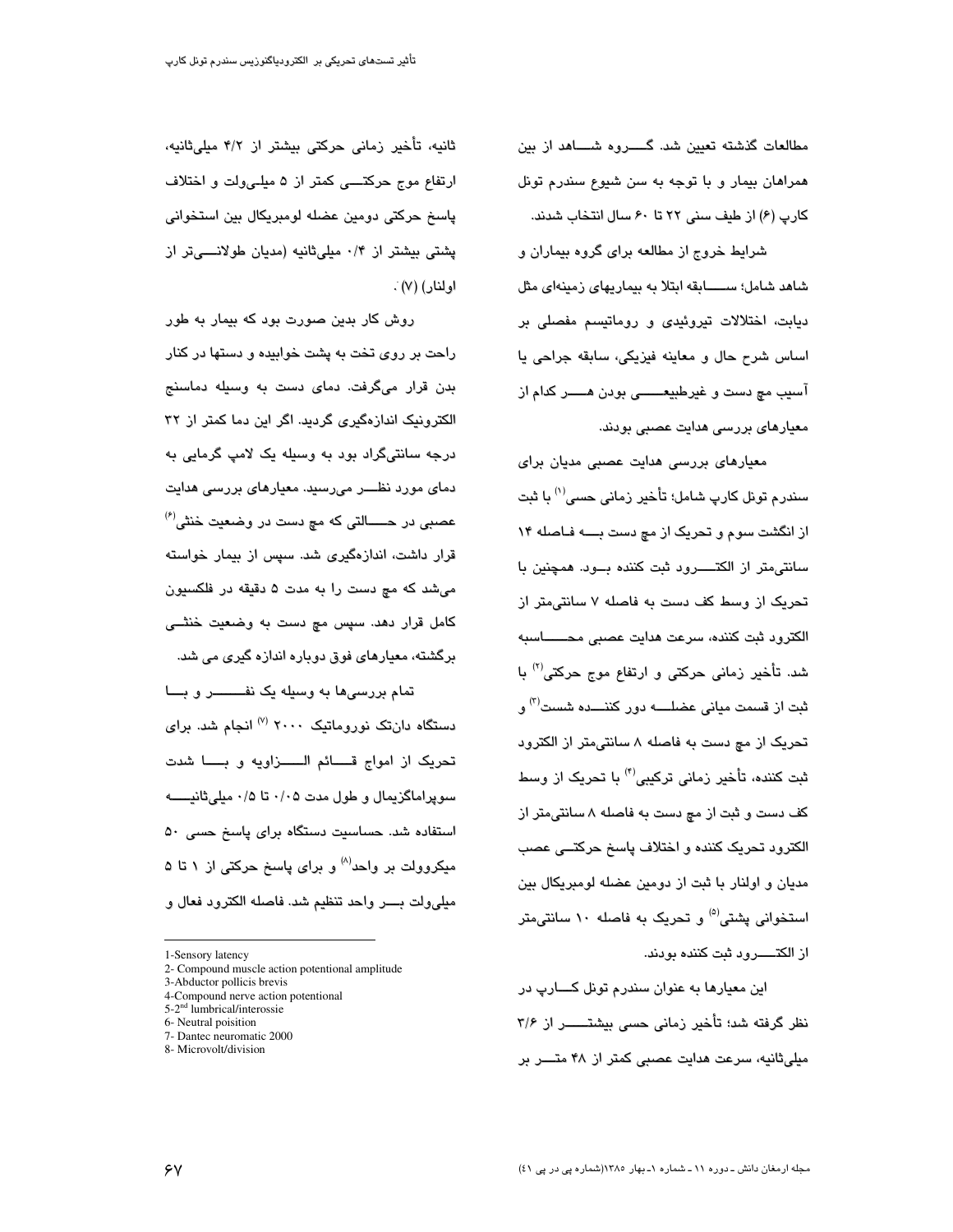مرجع ۴ سانتے،متر بود. الکترود متصل به زمین از نوع فلزی و بین الکترود فعـــال و الکترود تحریک کننده قـــــرار میگرفت. دادههــــای جمــــــمآوری شده در پرسشنامه ثبت گردید و سپس بــا نرم افزار SPSS <sup>(۱)</sup> و آزمونهای آماری تحلیل گردید. با استفاده از آزمون یک نمونهای کولموگروف ـ اسمیــــرنوف<sup>(۲)</sup> متغیرهـــا دارای توزیع نرمال بودند (p< ۰/۰۵) و با توجه به این كه انحراف معيـار متغيرهـا خيلى بالا نبود از آزمـــــون پــــارامتریک تی زوجی<sup>(۳)</sup> برای مقایسه قبل و بعد از انجام فلکسیون مچ دست به تفکیک گروه ها استفاده شد.

#### مافته ها

نتایج نشان داد که از ۲۰ بیمــار مطالعه شده، ۱۶ نفر (۸۰درصد) زن و ۴ نفر (۲۰درصد) مرد بودند. متوسط سن بیماران۵/۴ ± ۳۲/۵ سال بود. از ۲۰ فرد داوطلب ١۵نفر (٧۵درصد) زن و ۵ نفر (٢٥ درصـد)

مرد بودند. متوسط سن گروه کنترل ۴/۹ ± ۳۳/۶ سال بود. از نظر میانگین سنی و فراوانی جنســـی در دو گروه بیمــــاران و کنتـــــرل اختلاف معنیداری وجود نداشت (p<٠/٠۵).

در گروه کنترل هیچ کدام از متغیرها بعد از فلکسیون مچ دست در مقایسه با قبل از آن اختــــلاف معنى دارى نـــداشت (جدول ١).

در گروه بیماران افزایش تأخیر زمانی حسی عصب مدیان با میانگین و انحراف معیار ۲/۱۸ ± ۳/۱۱ ميلي ثانيه بعد از فلكسيون در مقـــــــايسه با قبل از فلکسیون با میانگین و انحراف معیـــــار ۳/۱۹ ± ۰/۲۱ مبلي ثانيه معنى دار شد (p< ·/·۵). كـــــــاهش سرعت هدايت عصبي مديان با ميانگين و انحــــراف معيــــــار ۴۸/۸۵ ± ۴۸/۸۵ متر بر ثــــانیه بعد از فلکسیــــــون در مقايسه با قبل از آن بــــا ميانگين و انـحــــــراف معيار ۵۲/۰۵ ± ۵۲/۰۵ معنی دار شد (p<۰/۰۵) ( جدول ۲).

| بعداز فلكسيون    |                         | قبل از فلكسيون      |                            | متغير                          |
|------------------|-------------------------|---------------------|----------------------------|--------------------------------|
| انحراف معبار     | ميانكين                 | انحراف معبار        | مبانكين                    |                                |
| $\cdot/\sqrt{2}$ | ۲/۹۵                    | $\cdot/\sqrt{2}$    | Y/9F                       | تأخیر زمانی حسی (میلیثانیه)    |
| 5160             | 55165                   | <b>D/77</b>         | $\Delta f / \Delta \Delta$ | سرعت هدایت عصبی (متر بر ثانیه) |
| $1/\Lambda f$    | $Y/\lambda$             | $\cdot/\lambda$     | $\frac{1}{V}$              | تأخیر زمانی ترکیبی (میلیثانیه) |
| ۰/۲۹             | $\mathbf{r}/\mathbf{v}$ | $\cdot$ /۲ $\wedge$ | $\mathbf{r}/\mathbf{v}$    | تأخير زماني حركتي (ميليثانيه)  |
| <b>Y/VA</b>      | ۱۳/۵۵                   | $\mathbf{r}$ .      | ۱۳/۶۰                      | ارتفاع موج حركتي (ميليولت)     |

جدول ۱: مقادیر به دست آمده از متغیرهای بررسی هدایت عصبی عصب مدیان قبل و بعد از فلکسیون مچ دست در گروه کنترل

1- Statistical Package for Social Sciences

2- Clomogrov-Smirnov

3-Paired sample T-test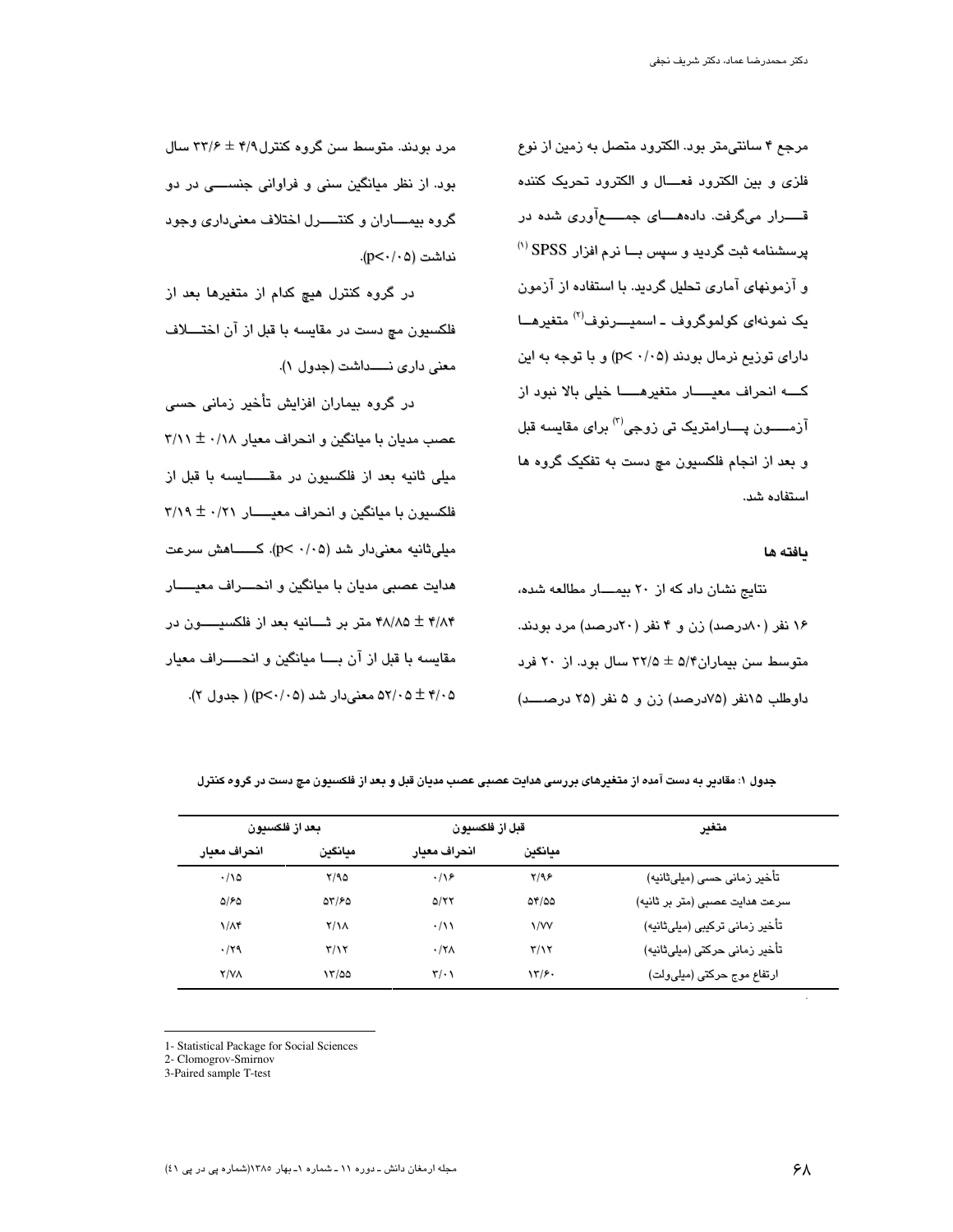| بعد از فلكسيون |                         | قبل از فلكسيون            |                         | متغير                          |
|----------------|-------------------------|---------------------------|-------------------------|--------------------------------|
| انحراف معبار   | ميانكين                 | انحراف معبار              | ميانكين                 |                                |
| $\cdot$ /۲۱    | $\frac{1}{2}$           | $\cdot/\lambda$           | $\mathbf{r}/\mathbf{v}$ | تأخیر زمانی حسی (میلیثانیه)    |
| $f/\Lambda f$  | ۴۸/۸۵                   | $\mathcal{F}/\cdot\Delta$ | $\Delta Y/\cdot \Delta$ | سرعت هدایت عصبی (متر بر ثانیه) |
| $\cdot$ /۱۲    | ۱/۹۰                    | $\cdot/\gamma$            | $\sqrt{\lambda}$        | تأخیر زمانی ترکیبی (میلیثانیه) |
| $\cdot$ /۲۸    | $\mathbf{r}/\mathbf{r}$ | $\cdot$ /۲۷               | Y/Y                     | تأخير زماني حركتي (ميليثانيه)  |
| $Y/\Lambda$    | 11/80                   | Y/9T                      | $\frac{1}{\sqrt{2}}$    | ارتفاع موج حركتي (ميليولت)     |

جدول ۲: مقادیر به دست آمده از م**تغی**رهای بررسی هدایت عصبی عصب مدیان قبل و بعد از فلکسیون مچ دست در گروه بیماران

بحث و نتيجه گيري

تشخيص سندرم تونــــل كــارپ در مراحل خفيف (سرعت هدايت عصبي طبيعي) مي تواند امكان درمان زودتر و مؤثرتر را فراهم کند، بنابراین تعیین تستهایی با حساسیت بالاتر اهمیت زیادی دارد.

در مطالعه حساضر نتــــایج نشان داد کـه فلكسيــــون مج دست بـــــــه مدت ۵ دقيقه به طــــور معنی،داری باعث کــــــاهش سرعت هدایت عصبی و افزایش تأخیر زمانی حســـــی عصب مدیان در گروه بیماران شد، ولی تغییر معنیداری در گروه کنتــــرل مشاهده نشد. بیشترین تغییر در گروه بیمـــــاران، در پاسخ های حسی است، ولــی در پاسخ های حرکتی و پاسخهای ترکیبی چنین تغییری دیده نمی شود. به نظر می رسد در سندرم تونل کارپ فیبرهای حسی بیشتر از فيبرهاي حركتــــــي آسيب مي بينند. دليل ايــن امر احتمالاً کوچکتر بودن فیبرهای حســـــی نسبت به فیبرهای حرکتی و در نتیجه آسیب بیشتـــــر فیبرهای حسی می باشد.

در پژوهش هانسون و نیلسون<sup>(۱)</sup> (۱۹۹۵) نیز از فلکسیون مچ دست به عنوان تست تحریکی استفاده شد و تغییرات فقط در پاسخ های حسی عصب مدیان دیده شد (۷)، ولی برونسون و همکاران (۱۹۹۷) تفاوت حداقل و حداکثـــــر تأخیــــر زمانی حرکتی را در پنج وضعیت مختلف مچ دست در افراد سالسم و بیماران مشکوک به سندرم تونل کارپ اندازه گرفته و تفاوت معنی داری را مشــــاهده کردند (۳). بنابراین اگر تست تحريكي فلكسيون مچ دست باشد احتمالاً تغييــــر در پاسخ های حسی بیشتر است. علت تأثیر فلکسیون مچ دست بر معیارهای هدایت عصبی میتواند بـــــه علت توقف هدایتی ناشی از کاهش خونرســــانی به عصب مدیان (۸) یا افزایش فشار تونل کارپ (۷) باشد.

در مطالعه حاضر تست تحریکی باعث تغییر معنیداری در پاسخ حسی شد. در مطالعه برونسون و همکاران (۱۹۹۷) تغییر پــــاسخ حرکتـی (۳) و در تحقيق هانسون و نيلسون (١٩٩۵) باعث توقف هدايتي

<sup>1-</sup> Hansson & Nilsson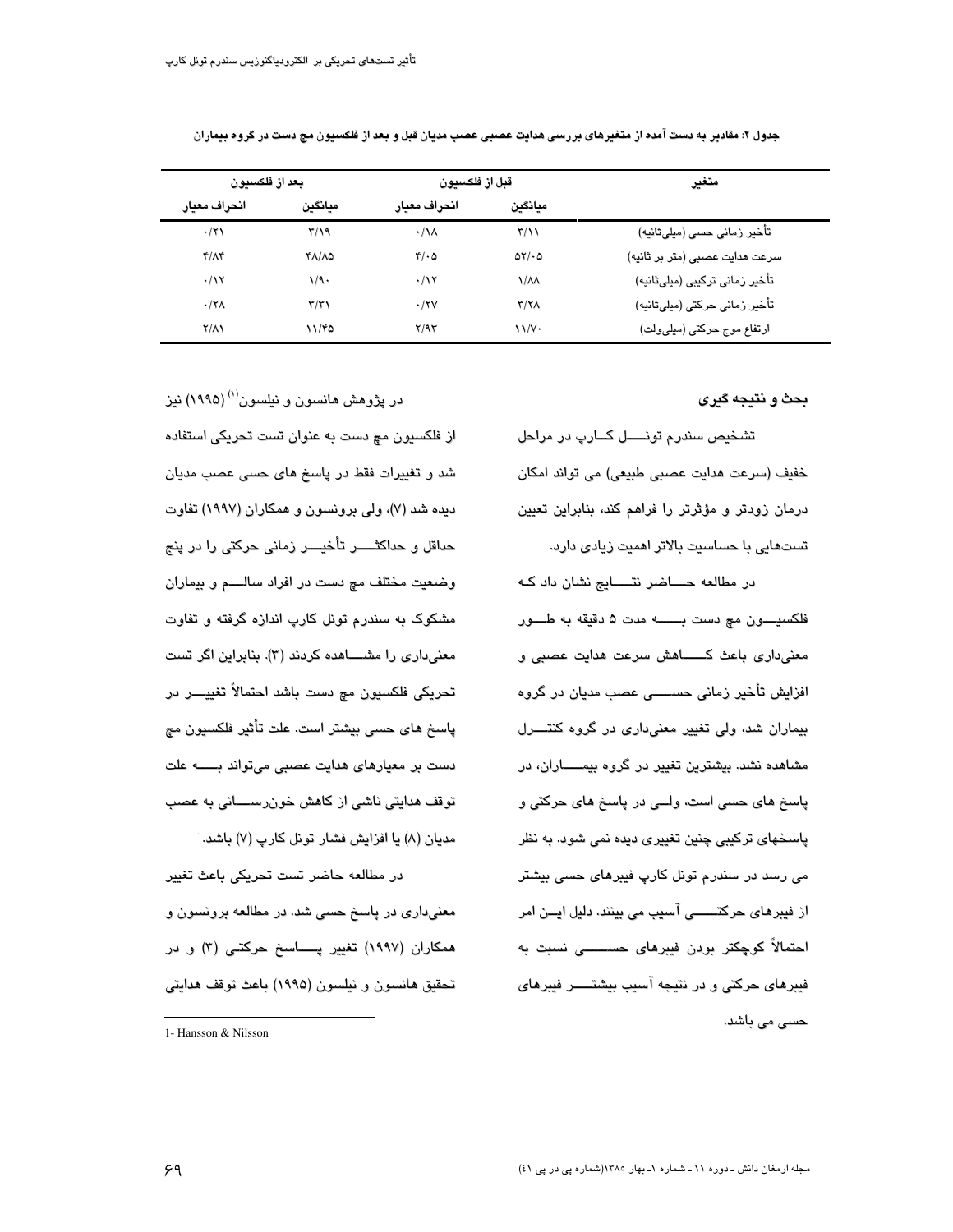پاسخ حسی شد (۷)، در حالی که وایدرین و همکاران (۲۰۰۲) هیچ تغییر معنی داری را مشاهده نکردند (۴). علت این تفاوت ممکن است به علت نوع تست تحریکی باشد که در مطالعه وایدریسن و همکساران (۲۰۰۲) استفاده شده است. آنها تست فشار بر تونل کارپ را به کــار برده اند، در حالـــــی کـــــه سایر مطالعات از وضعیتهای مختلف مچ دست استفاده کردهاند. نتایج پژوهش لوچتی و همکاران<sup>(۱)</sup> (۱۹۹۸) فشار تونل کارپ در سندرم تونل کارپ در حالت اکستانسیون بیشتر از حالت فلکسپون مچ دست بود (۹).

در این مطالعه تست تحریکسی بساعث تغییر معنی،داری در معیارهـــــای هدایت عصبی افراد سالم نشده است، ولی در مطالعه آنـــــی و همکاران (۲۰۰۴) ۴۵ دقیقه اکستانسیون مچ دست باعث توقف هدایتـــی در پاسخ های حســـی و حرکتی عصب مدیان گردید (۵). علت ايـــــــــن يافتــــــــــه احتمالاً زمان نسبتاً طولاني (۴۵دقیقه در مقابل ۵ دقیقه) است که در مطالعه اخیر استفاده شده است.

در مطالعـــه حـــــاضـــــر پـــــاسخ ترکیبــــــی عصب مديان بعد از فلکسيون مڇ دست تغيير نکرد، در حالی که لو و همکــــــاران<sup>(۲)</sup> (۲۰۰۵) معتقدند که پاسخ ترکیبی عصب مدیان در تشخیص موارد خفیف سندرم تونل کارپ حساستر از پاسخ حســــی است (۱۰). در سایر مطالعات مربوط بـــــه تست تحریکی ایـن معیار اندازه گیری نشده است (۸ و ۵–۲).

در ایــــن پــــژوهش در تمام بیمارانی که در نهايت وارد مطالعه شدند اختلاف پاسخ حركتي عصب مدیان و اولنار با ثبت از لومبریکال و بین استخوانی پشتی طبیعی بود، ولی بعد از تست تحریکی تغییر معنیداری در پاسخهای حسی مشاهده شد. پرستون و لوجیگیان<sup>(۳)</sup>(۱۹۹۴) اختلاف پاسخ حرکتـــی عصب مدیان و اولنار با ثبت از لومبریکال و بین استخوانی پشتی را معیار حساسی در تشخیص مـــوارد خفیف سندرم تونل کــــــارپ مىدانند (١١). بنـــــابراين ثبت پاسخهای حســی عصب مدیــــان بعــد از تست تحریکــــی ممکن است از معیار اختلاف پاسخ حرکتی عصب مدیان و اولنار با ثبت از لومبریکال و بین استخوانی پشتی حســـــاستر باشد که انجام تحقیق جداگانهای برای مقایسه این دو روش ضروری است.

بیمارانی که علایم سندرم تونل کارپ را دارند، ولی تستهای متداول الکترودیاگنوستیک آنها طبیعی است، فلكسيون مچ دست به مدت ۵ دقيقــــــه بــــاعث تغيير معنیداری در سرعت هدایت عصبــــی و تأخیر زمانی حسی عصب مدیان می شود. محدودیت مـــــوجود در نتایج حاصل از این پژوهش این است کـــــه مشخص نمیشود که چه مقدار تغییر در تأخیر زمــانی حسی و سرعت هدایت عصبی بعد از فلکسیون مچ دست، به

در مجموع نڌيجه گيــــري مي شود کـــــه در

<sup>1-</sup>Luchetti et al

<sup>2-</sup>Lew et al

<sup>3-</sup>Preston & Logigian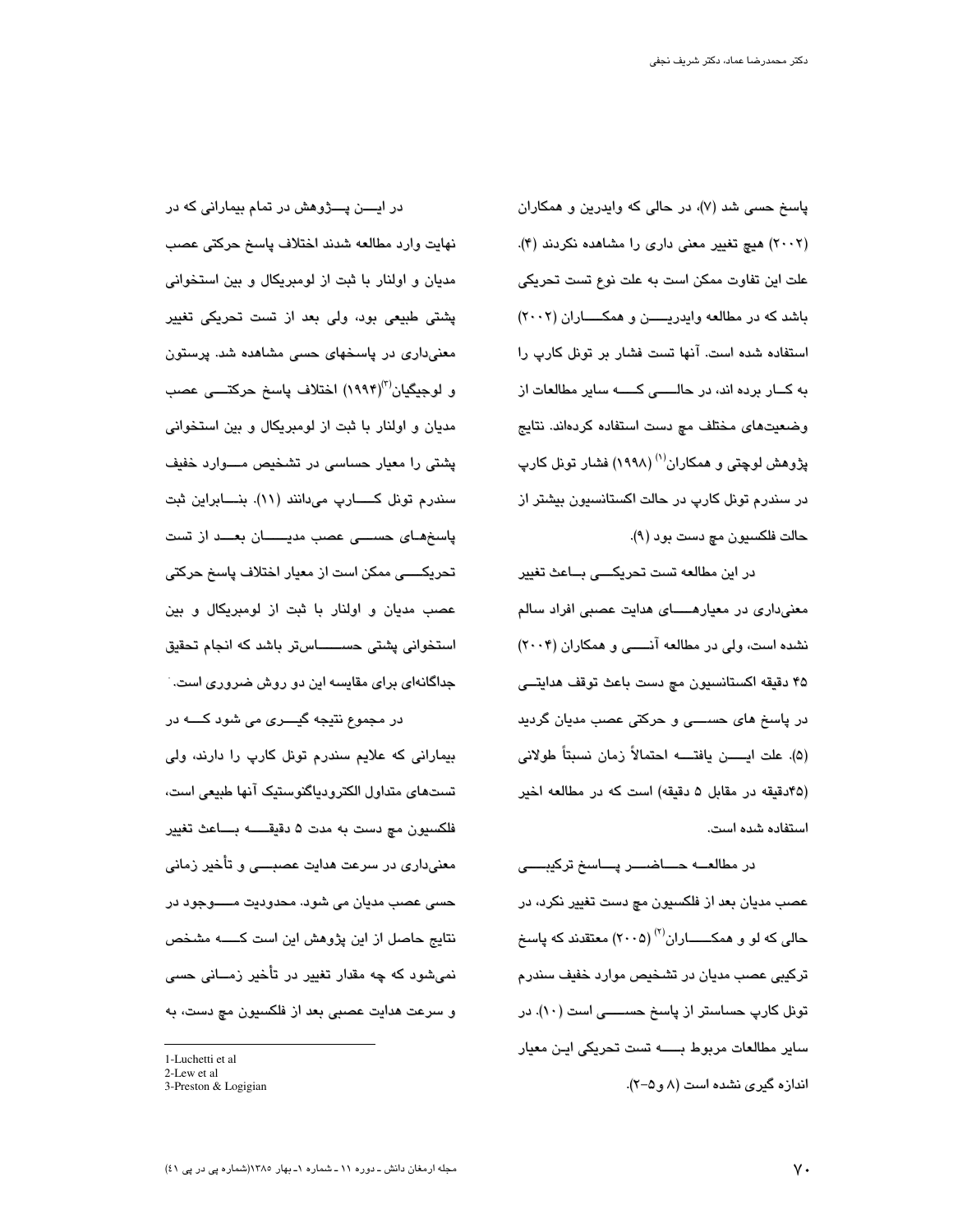عنوان سندرم تونـــــل کارپ در نظـــر گرفتــــه شود. پیشنهاد می شود که این دو معیـــار بعد از ۵ دقیقه فلکسيـــــون مچ دست، در همـــــــان وضعيت فلکسيون اندازهگیری شــــــود و مچ دست بـــــــــــه حالت خنثــــی برنگردد. این امر احتمالاً باعث ایجـــاد تفاوت عددی بیشتری در معیارهای بیماران نسبت به گروه کنترل شده و امکسان تعیین عددی مطلق جهت تشخیص سنــــدرم تونــــل كــــارپ با تست تحريكي فلكسيون مچ دست را فراهم می آورد.

تقدير و تشكر

از معاونت پژوهشـــی دانشکده پزشکـــــی دانشگاه علوم پزشکی شیراز که ما را در انجام این پژوهش پاری کردند قدردانی و تشکر می گردد.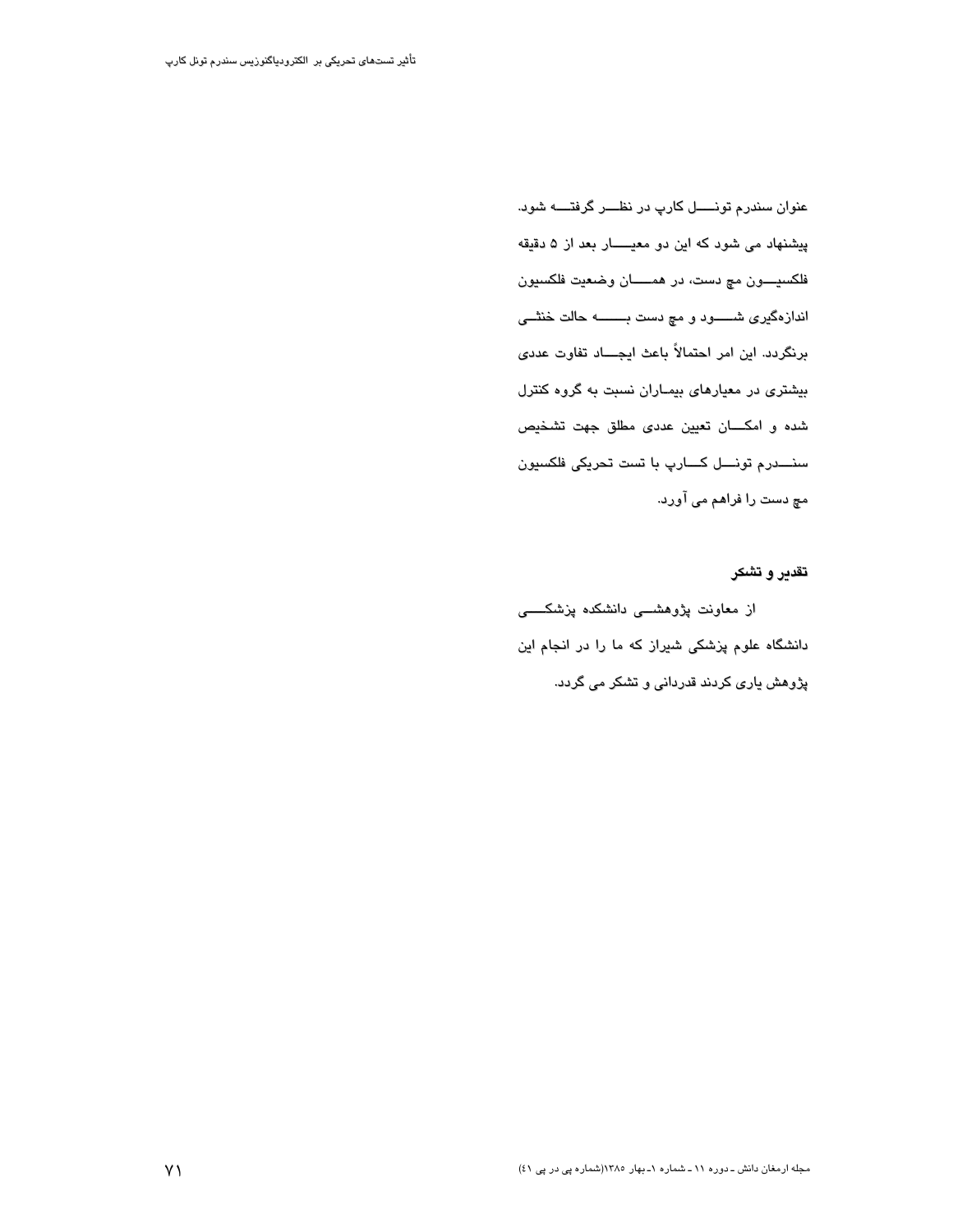#### **Emad MR \* , Najafi SH \*\* .**

\* Associate Professor of Physical Medicine and Rehabilitation, Department of Physical Medicine<br>and Rehabilitation. Faculty Rehabilitation, Faculty Medicine, Shiraz University of Medical Sciences, Shiraz, Iran

\*\* Assistant of Physical Medicine and Rehabilitation, Department of<br>Physical Medicine and **Medicine** Rehabilitation, Faculty Medicine, Shiraz University of Medical Sciences, Shiraz, Iran

#### **KEYWORDS: Median nerve, Carpal Tunnel Syndrome (CTS), Electrodiagnostic tests, Provocative test**

Received:28/1/1385 Accepted:10/3/1385

**Corresponding Author: Emad MR Email: emadm@sums.ac.ir**

## **The Effect of Provocative Tests on Electrodiognosis of Clinical Carpal Tunnel Syndrome**

### **ABSTRACT:**

**Introduction & Objective:** Nerve conduction study is the most sensitive test for diagnosis of carpal tunnel syndrome (CTS). This test is normal in some patients with mild CTS. Median nerve conduction study evaluation after a provocative test (e.g. wrist flexion) may be helpful for diagnosis of mild CTS. This study aimed to determine the effect of wrist flexion on median nerve conduction in patients suspected to CTS and in healthy subjects.

**Materials & Methods:** In this case-controlled study, 20 patients (20 hands) with clinical signs of CTS and normal routine electrodiagnosis test results and 20 healthy subjects were investigated. Measured parameters included: median nerve distal sensory latency (DSL), nerve conduction velocity (NCV), compound nerve action potential (CNAP), distal motor latency (DML) and compound muscle action potential amplitude (CMAP AMP). The above noted parameters were measured before and after 5 minutes of full wrist flexion. Data were collected by filling out a questionnaire and were analyzed using Paired T-test.

**Results:** Distal Sensory Latency increment and NCV decrement after 5 minutes wrist flexion in the patients group were statistically significant (p<0.05). The same parameters did not show a significant incremental or decremental change in the control group.

**Conclusion:** Median nerve DSL and NCV measurement after 5 minutes wrist flexion may be helpful in determining more sensitive parameters in the electrodiagnosis of CTS.